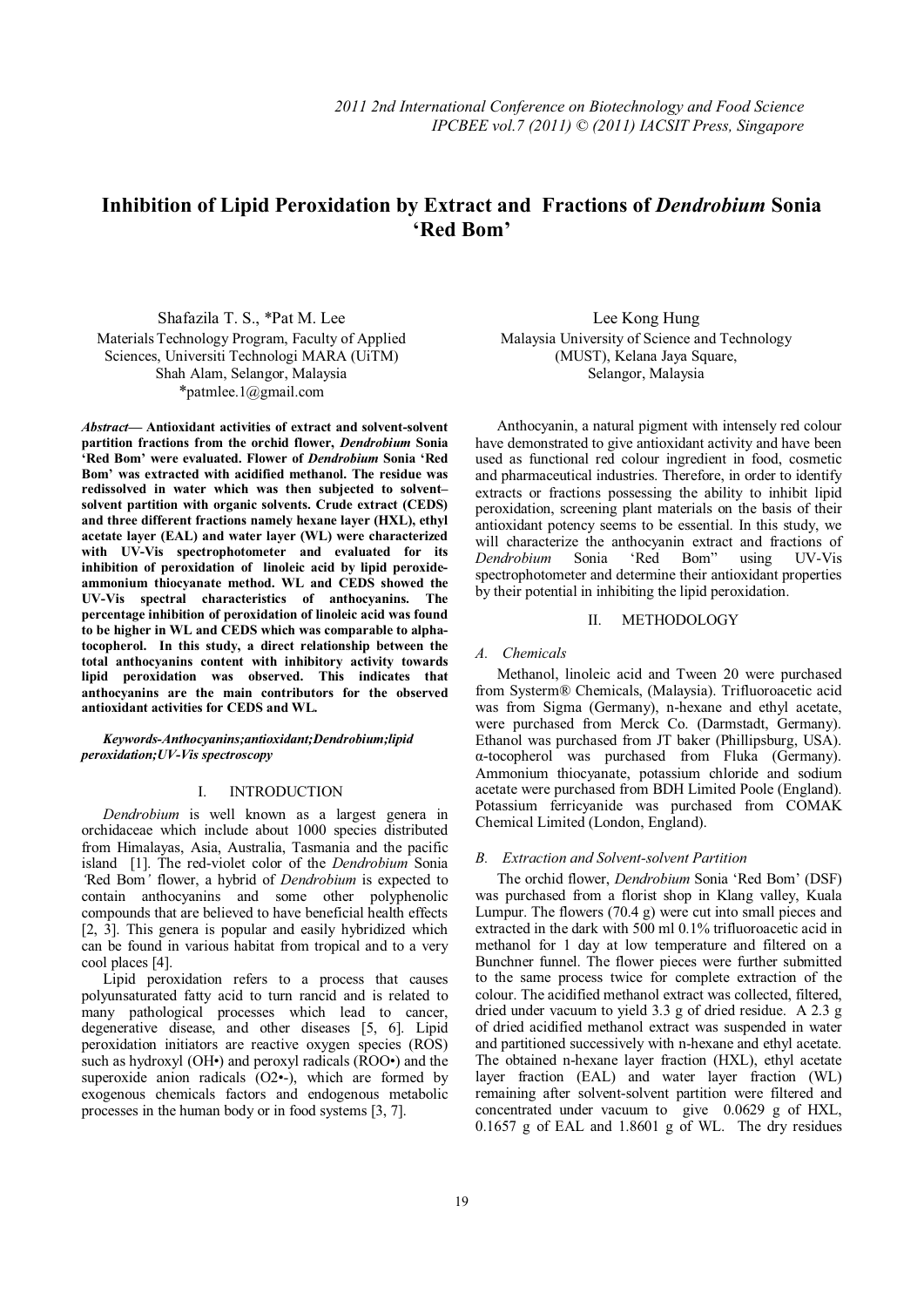were re-dissolved in the same extraction solvent and stored at low temperature for further analysis.

### *C. UV–Visible Spectrophotometric Analysis*

All samples (1 mg) were redissolved in 10 ml of respective extraction solvent. The sample solutions were scanned from 220 to 700 nm, using a UV–visible spectrophotometer Lambda 35 (Perkin Elmer).

# *D. Lipid Peroxidation- Ammonium Thiocyanate Method (LP-ATM)*

The antioxidant activity of CEDS and all fractions were determined according to the method of [8] with some modifications. A pre-emulsion was prepared by mixing 175 μg Tween 20, 155 μL linoleic acid, and 0.04M potassium phosphate buffer (pH 7.0). A 1 mL of sample (1 mg/mL) in 99.5% ethanol was mixed with 4.1 mL linoleic emulsion, 0.02 M phosphate buffer (pH 7, 8 mL) and distilled water (7.9 mL). The mixed solutions of all samples (21 mL) were incubated in screw cap-tubes under dark conditions at 40˚C at certain time intervals. To 0.1 mL of this mixture was pipeted and added with 9.7 mL of 75% and 0.1 mL of 30% ammonium thiocyanate sequentially. After 3 min, 0.1 mL of 0.02M ferrous chloride in 3.5% hydrochloric acid was added to the reaction mixture. The peroxide level was determined by reading daily of the absorbance at 500 nm in a spectrophotometer (Perkin Elmer, Lamda 35). Antioxidant assay of α-tocopherol were also determined for comparison. All test data was the average of three replicate analyses.

The inhibition of lipid peroxidation in percentage was calculated by the following equation:

% Inhibition = 
$$
[(A_0 - A_1) / A_0] \times 100
$$
 (1)

Where  $A_0$  was the absorbance of the control reaction and  $A_1$  was the absorbance in the presence of extracts or standard compound.

#### *E. Statistical analysis*

In all cases analyses were performed in triplicate and data were averaged over the three measurements. The standard deviation (SD) was also calculated. Data were treated for multiple comparisons by analysis of variance (ANOVA), followed by the Duncan's Multiple Range test with significance level  $P \leq 0.05$  to determined significant differences between means. Data in percentages were subjected to arcsine transformation prior to statistical analysis. ANOVA was performed using the statistical software SPSS (SPSS Inc., Chicago, USA).

#### III. RESULTS AND DISCUSSION

### *A. UV-vis spectrophotometer Analysis, Total Phenolics Contents and Total Anthocyanins Contents*

The acidified methanol extract was partially purified by solvent-solvent partition. The percentage yields from fractions are in the order of CEDS  $(4.7\%)$   $>$  WL  $(3.84\%)$ EAL  $(0.34\%)$  > HXL  $(0.13\%)$  based on the fresh weight of the DSF petals. The total phenolic content for CEDS, WL,

HXL and EAL were found to be  $375.48 \pm 17.29$ ,  $223.36 \pm 17.29$ 15.37, 1.14  $\pm$  0.22, 55.80 $\pm$  7.31, respectively and total anthocyanin contents for CEDS and WL were  $84.55 \pm 5.10$ .  $76.69 \pm 3.82$ , respectively, with no anthocyanins detected in EAL and HXL [9]. CEDS and WL with higher percentage yields were found to contain higher anthocyanins content and it was noted that WL contained highest ratio of TA with respect to TPC (Table I) [9].

Hexane fraction with the lowest percentage yield obtained as the non-polar solvent used was expected to collect fat soluble compounds for instance lipids or chlorophylls as suggested by [10]. Hexane fraction obtained from solvent-solvent partition was green in colour with  $\lambda_{\text{max}}$ of 653 nm and 421 nm in the visible region which possibly correspond to chlorophylls and there is no absorption band in the visible region indicating the anthocyanins band (Fig. 1a). EAL a moderately polar solvent was expected to extract the non-colored polyphenols and flavonoid aglycones [11, 12] with absorption band observed only at 315 nm in the UV region (Fig. 1b) suggesting the presence of some compounds possibly flavonoid or phenolic acids but not anthocyanins. The result agrees with the previous study [9] with no total anthocyanins contents exhibited in the EAL and HXL of the flower as revealed by the results of total phenolics and total anthocyanin contents of EAL and HXL.

UV-Vis absorption spectra showed 3 main absorption bands at 533, 319 and 296 nm for CEDS and WL at 531, 326 and 283 nm (Fig. 1c and 1d) which were consistent with spectral characteristics of anthocyanins at acidic pH [13]. The UV-Vis data were shown in Table II. Furthermore, higher intensity of UV absorption was observed for both spectra of CEDS and WL and these absorption bands may due to water soluble phenolic acids or flavonoid compounds which were also present in the sample.

The analysis of  $A_{440 \text{ nm}}/A_{\text{vis}}$  ratio and  $A_{\text{uv-max}}/A_{\text{vis}}$  give an indication of the glycosyl pattern and the degree of acylation on the anthocyanidin molecule, respectively. The  $A_{440 \text{ nm}}/A_{\text{vis}}$ ratio values of 26 % and 31 % for CEDS and WL respectively (Table II) indicates that only the 3-position of anthocyanidin is glycosylated [14].

TABLE I. TPC AND TA IN RESPECTIVE FRACTION AND TA/TPC RATIO (%) OF CEDS, HXL, EAL AND WL. TPC IS EXPRESSED AS GALLIC ACID EQUIVALENTS ( MG GAE /100 G FW) AND TOTAL ANTHOCYANINS (MG CYANIDIN 3-GLUCOSIDE /100 G FW)

| Sample   | <b>TPC</b>                      | TA                            | <b>TA/TPC</b><br>(%) |
|----------|---------------------------------|-------------------------------|----------------------|
| $CEDS^*$ | $375.48 \pm 17.29$ <sup>d</sup> | $84.55 \pm 5.10^{b}$          | 23                   |
| HXL      | $1.14 \pm 0.22$ <sup>a</sup>    | ND                            |                      |
| EAL      | 55.80 $\pm$ 7.31 <sup>b</sup>   | ND                            |                      |
| WL       | $223.36 \pm 15.37$ °            | $76.69 \pm 3.82$ <sup>a</sup> | 34                   |

\*Data are the means of three replications ± standard deviation. Values within column followed by the same letter are not significantly different at P < 0.05 (Duncan's Multiple Range test).

> ND= not detected. 'adapted from [9]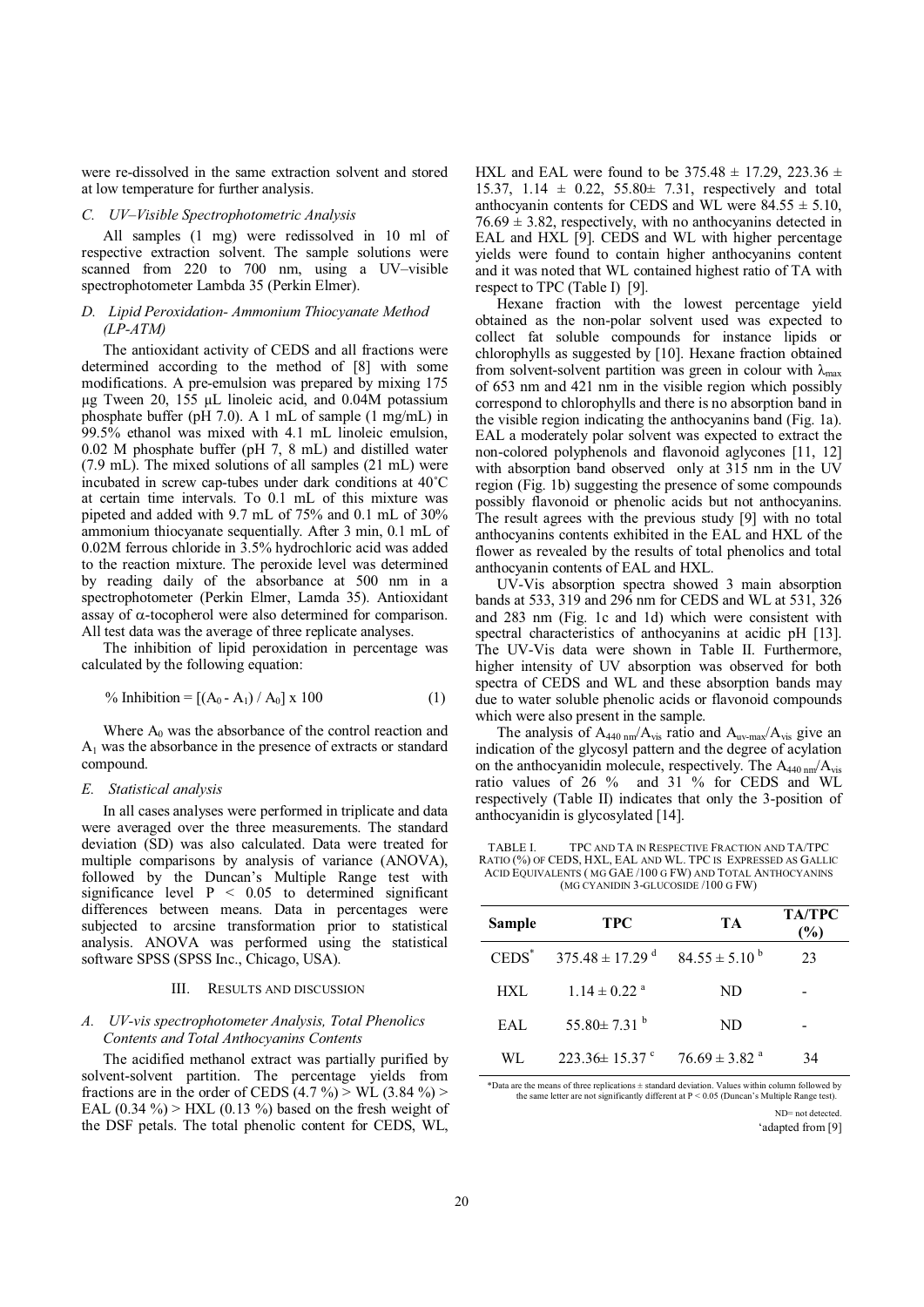

Figure 1. UV-Vis spectra of (a) HXL , (b) EAL, (c) CEDS and (d) WL.

| TABLE II.                            | UV-VIS DATA OF CEDS, HXL, EAL AND WL IN |  |
|--------------------------------------|-----------------------------------------|--|
| <b>RESPECTIVE EXTRACTION SOLVENT</b> |                                         |  |

| Sample      | $\lambda_{\rm vis \, max}$<br>(nm) | $\lambda$ UV max<br>(nm)         | $A_{uv}/A_{vis}$<br>$(\%)^A$ | $A_{440nm}/A_{vis}$<br>$(\%)$ |
|-------------|------------------------------------|----------------------------------|------------------------------|-------------------------------|
| <b>CEDS</b> | 533                                | 319, 296                         | 490                          | 26                            |
| <b>HXL</b>  | 421, 653                           | $268^s$ , $288^s$ ,<br>$315^{s}$ |                              | -                             |
| EAL.        |                                    | 312.<br>$293s$ , 243             |                              |                               |
| WL          | 531                                | 326, 283                         | 271                          | 31                            |

 $^{A}$ A<sub>UV</sub> refer to the  $\lambda$ <sub>UV max</sub> within the range of 310 to 330, <sup>s</sup> = shoulder

Moreover, a strong UV absorption was detected around 320 nm region with the ratios of  $A_{uv-max}/A_{vis} > 271$  % indicates that the anthocyanins are highly acylated with two or more aromatic acids. It is also possible that CEDS and WL contain high proportions of free phenolic acids.

# *B. Lipid Peroxidation-Ammonium Thiocyanate (LP-AT) assay*

 Lipid Peroxidation-Ammonium Thiocyanate (LP-AT) assay in the present study monitored the amount of lipid peroxide formed every 24 h, over a period of 4 days, by monitoring the colored complex of lipid peroxide which absorbs light at 520 nm. It was found that on the third day, the absorbance of the control solution reached a maximum indicating the maximum formation of lipid peroxides. Fig. 3 showed the absorbance value of CEDS and all fractions as compared to α-tocopherol as a positive control. Low absorbance value at 500 nm indicated high level of inhibition of lipid peroxidation and therefore high antioxidant activity. The percentages inhibition of linoleic acid peroxidation for all samples were between 37 to 54 %. It was found that CEDS and WL have comparable values of lipid peroxide inhibition activity (50.90  $\pm$  0.67 % and 54.84  $\pm$  0.76 %, respectively) which is not significantly different from alphatocopherol (55.01  $\pm$  2.26 %) (Table III). The results showed strong linear correlation between antioxidant activity and TA

 $(r^2=0.97)$  and the HXL and EAL which were nonanthocyanins fractions showed lower activities. The activity showed weaker linear correlations with TPC  $(r^2=0.84)$ . It is noted that the lipid peroxidation inhibitory activity of CEDS was comparable to the chestnut flower extract [15] with the value of 61.0 % at 1.5 mg/mL of concentration but found to be lower from dill flower extract (76.12 % at 0.4 mg/mL)  $[10]$ .



Figure 2. Variation of absorbance values of lipid peroxide colored complex with time for extract and fractions from DSF and alphatocopherol.

TABLE III. INHIBITION OF LIPID PEROXIDATION OF EXTRACT AND SOLVENT-SOLVENT PARTITION FRACTIONS FROM DSF AND ALPHA-TOCOPHEROL.

| Sample           | LP-AM $(\%)^*$           |
|------------------|--------------------------|
| <b>CEDS</b>      | $50.90 \pm 0.67^b$       |
| HXL              | $37.50 \pm 2.22^{\circ}$ |
| EAL              | $37.76 \pm 4.75^{\circ}$ |
| WL.              | $54.84 \pm 0.76^b$       |
| alpha-tocopherol | $55.01 \pm 2.26^b$       |

\*Values expressed at concentration 1 mg/mL.

Data are the means of three replications ± standard deviation. Values within column followed by the same letter are not significantly different at  $P < 0.05$  (Duncan's Multiple Range test).